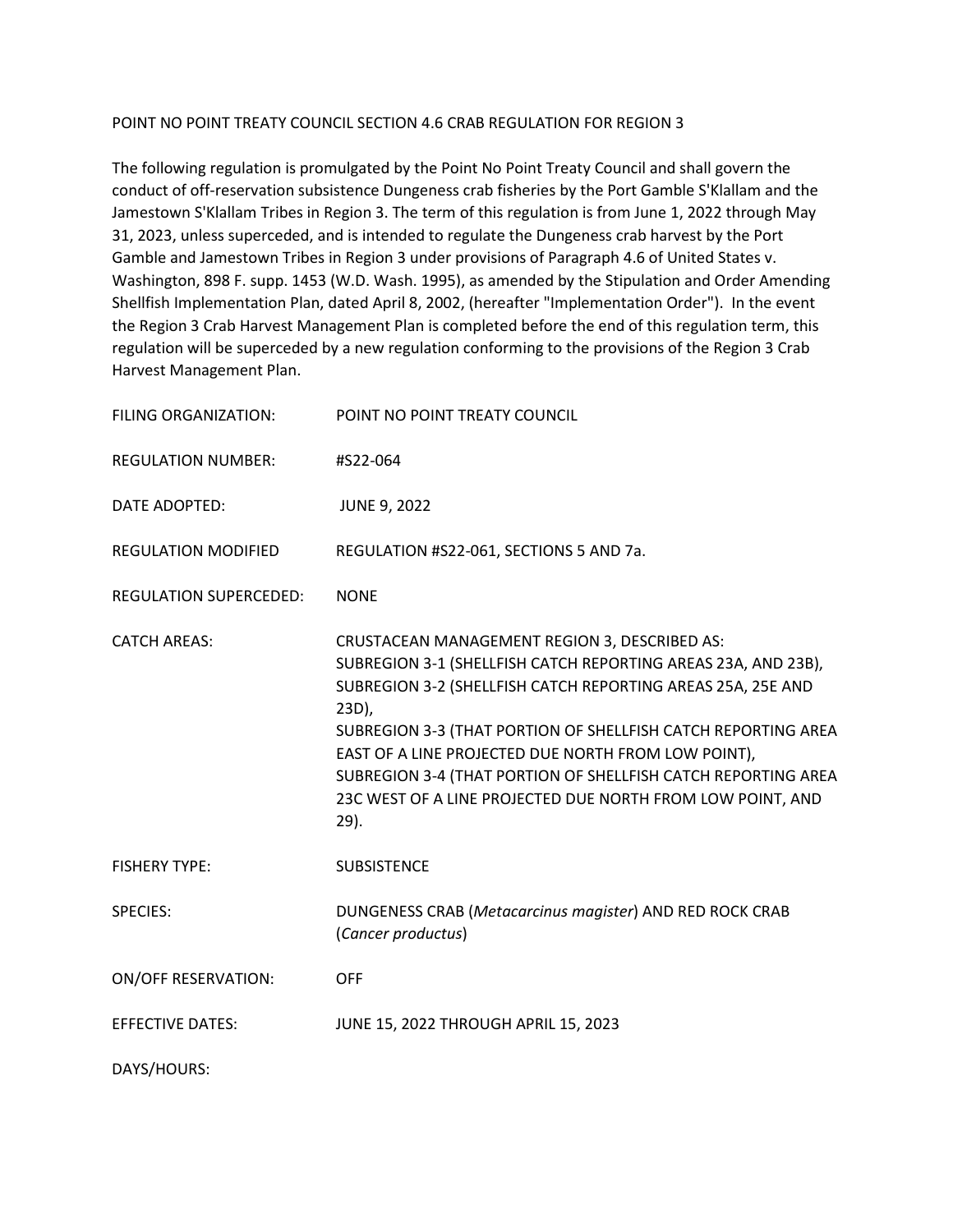- 1. SUBREGION 3-1: OPEN 8:00 AM WEDNESDAY, JUNE 15, CLOSE 5:00 PM FRIDAY, MARCH 31, OR WHEN THE RESPECTIVE TRIBAL QUOTA IN SUBREGION 3-1 HAS BEEN TAKEN, WHICHEVER COMES FIRST.
- 2. SUBREGION 3-2: OPEN 8:00 AM WEDNESDAY, JUNE 22, CLOSE 5:00 PM FRIDAY, MARCH 31, OR WHEN THE RESPECTIVE TRIBAL QUOTA IN SUBREGION 3-2 HAS BEEN TAKEN, WHICHEVER COMES FIRST.
- 3. SUBREGION 3-3: OPEN 8:00 AM TUESDAY, JUNE 16, CLOSE 5:00 PM SATURDAY, APRIL 15, OR WHEN THE RESPECTIVE TRIBAL QUOTA IN SUBREGION 3-3 HAS BEEN TAKEN, WHICHEVER COMES FIRST.
- 4. SUBREGION 3-4: OPEN 8:00 AM THURSDAY, JUNE 16, CLOSE 5:00 PM SATURDAY, APRIL 15, OR WHEN THE RESPECTIVE TRIBAL QUOTA IN SUBREGION 3-2 HAS BEEN TAKEN, WHICHEVER COMES FIRST.
- 5. FOR ALL OPEN AREAS, POTS MAY ONLY BE CHECKED FROM ONE HOUR BEFORE SUNRISE TO ONE HOUR AFTER SUNSET EACH DAY.

## LEGAL GEAR:

- 1. AS PER REGULATION #S22-061, SECTION 7 AND SECTION 8. LEGAL SUBSISTENCE GEAR INCLUDES CRAB POTS, RING NETS, DIP NETS AND OTHER HAND OPERATED INSTURMENTS THAT DO NOT PENETRATE THE SHELL.
- 2. SUBSISTENCE POT LIMIT FOR REGION 3 IS 5 POTS/RING NETS PER FISHER/DAY IN ALL AREAS COMBINED.
- 3. LONG LINE FISHING IS NOT PERMITTED: EACH POT OR RING NET BEING FISHED MUST HAVE A SURFACE BUOY ATTACHED.
- 4. A BUOY MAY BE ANY COLOR EXCEPT FOR A COMBINATION OR RED AND WHITE. IF ANY PORTION OF A BUOY IS RED, NO REMAINING PORTION MAY BE WHITE. IF ANY PORTION OF A BUOY IS WHITE, NO REMAINING PORTION MAY BE RED.

HARVEST RESTRICTIONS:

- 1. THE MINIMUM SIZE FOR HARVEST IS 6 1/4 INCHES FOR DUNGENESS CRAB AND 5 INCHES FOR RED ROCK CRAB. MINIMUM SIZE IS MEASURED AS CALIPER LENGTH ACROSS THE BACK OF THE CRAB, IMMEDIATELY IN FRONT OF THE TIPS.
- 2. ONLY MALE CRAB MAY BE TAKEN.
- 3. RECENTLY MOLTED, SOFT-SHELLED CRAB MAY NOT BE TAKEN. ALL CRAB TAKEN MUST BE CHECKED FOR SHELL HARDNESS.
- 4. IT IS UNLAWFUL FOR FISHERS TO RETAIN AND POSSESS ANY FEMALE, UNDERSIZED AND SOFT-SHELLED CRABS. ALL FEMALE, UNDERSIZED AND SOFT-SHELLED DUNGENESS CRABS MUST BE RETURNED TO THE WATER UNHARMED.
- 5. THE DAILY SUBSISTENCE HARVEST LIMIT IN REGION 3 IS 10 CRABS PER FISHER.

## CLOSED AREAS:

AS PER REGULATION #S22-061, SECTION 6.

OTHER RESTRICTIONS:

1. FISHERS MUST BE 10 YEARS OF AGE OR OLDER TO SUBSISTENCE FISH FOR CRAB.